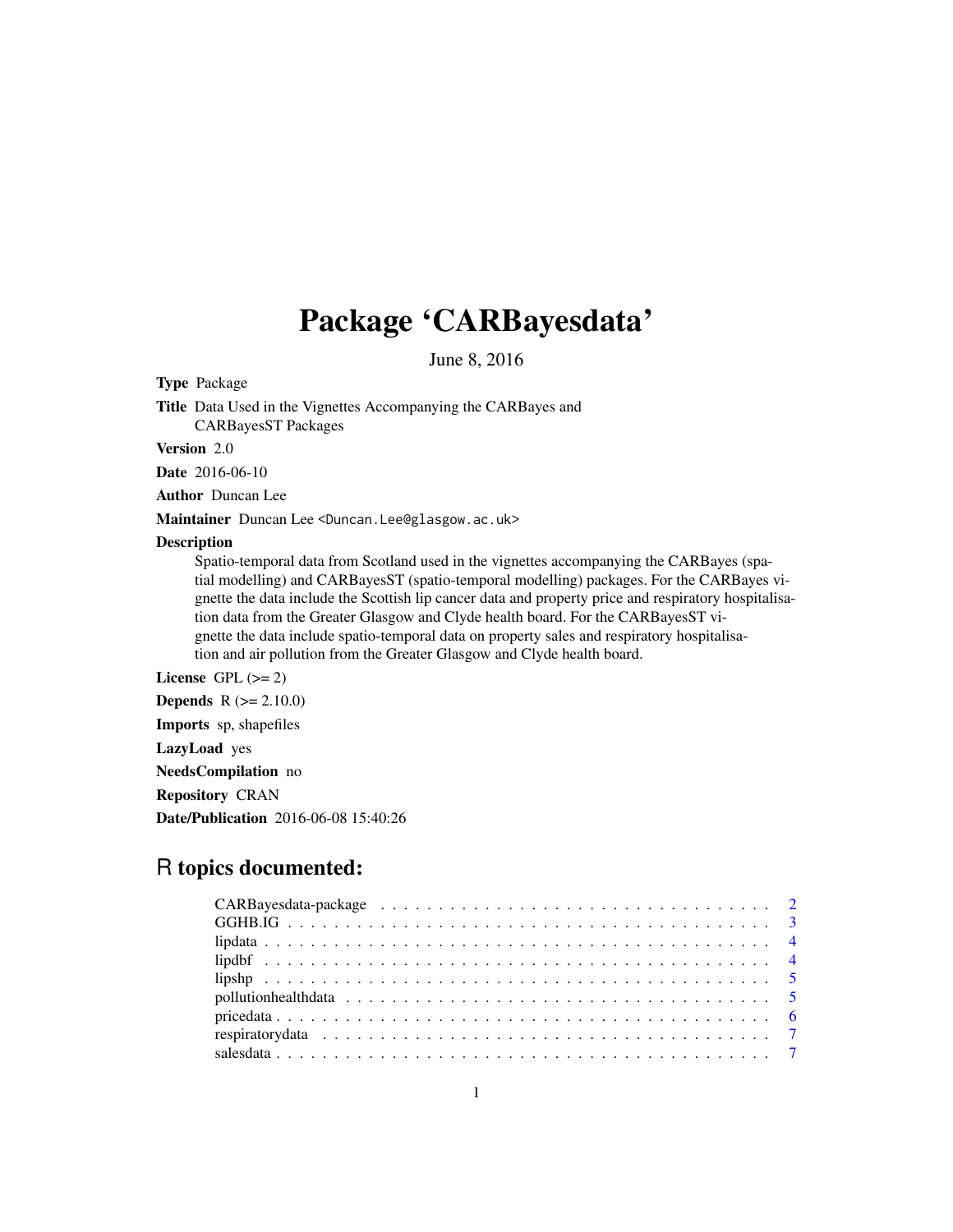#### <span id="page-1-0"></span>**Index** [9](#page-8-0)

CARBayesdata-package *Data Used in the Vignettes Accompanying the CARBayes and CAR-BayesST Packages*

#### Description

Spatio-temporal data from Scotland used in the vignettes accompanying the CARBayes (spatial modelling) and CARBayesST (spatio-temporal modelling) packages. For the CARBayes vignette the data include the Scottish lip cancer data and property price and respiratory hospitalisation datas from the Greater Glasgow and Clyde health board. For the CARBayesST vignette the data include spatio-temporal data on property sales and respiratory hospitalisation and air pollution from the Greater Glasgow and Clyde health board.

#### Details

| Package: | CARBayesdata |
|----------|--------------|
| Type:    | Package      |
| Version: | 2.0          |
| Date:    | 2016-06-10   |
| License: | $GPL (=2)$   |

#### Author(s)

Maintainer: Duncan Lee <Duncan.Lee@glasgow.ac.uk>

#### Examples

```
library(shapefiles)
library(sp)
## Read in the spatial data for the Greater Glasgow and Clyde Health Board
data(GGHB.IG)
## Read in the Scottish Lipcancer dataframe and shapefile components
data(lipdata)
data(lipdbf)
data(lipshp)
```
## Read in the respiratory hospitalisation and pollution data data(pollutionhealthdata)

## Read in the property price data data(pricedata)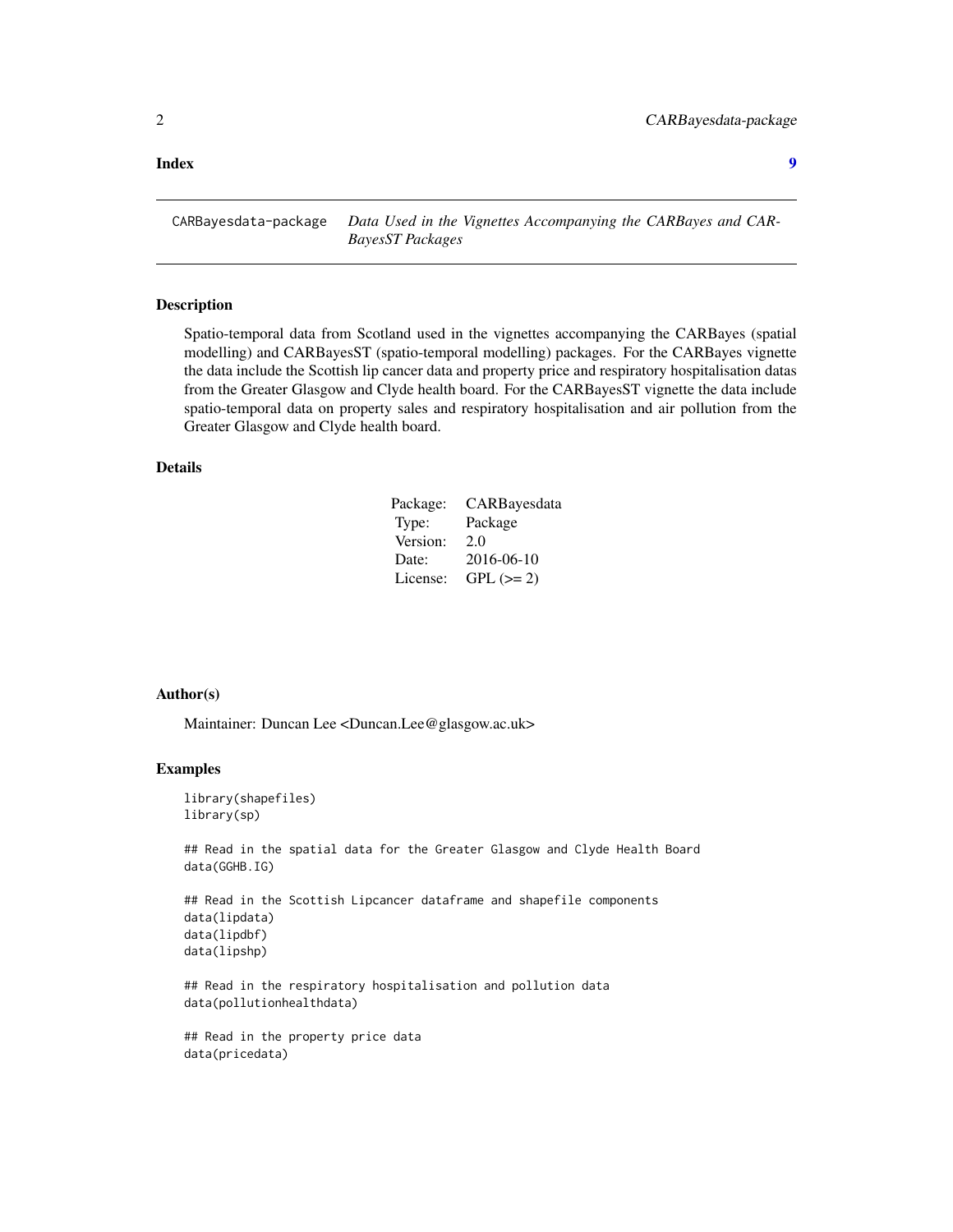#### <span id="page-2-0"></span> $GGHB.IG$  3

## Read in the respiratory hospitalisation data data(respiratorydata)

## Read in the property sales data data(salesdata)

GGHB.IG *Spatial polygon information for the Greater Glasgow and Clyde health board*

#### Description

A SpatialPolygonsDataFrame object containing the spatial polygon information for the set of 271 Intermediate Geographies (IG) that make up the Greater Glasgow and Clyde health board in Scotland. This study region is used in worked examples in the vignettes accompanying the CARBayes and CARBayesST packages.

#### Usage

data(GGHB.IG)

#### Format

A SpatialPolygonsDataFrame object, where the dataframe component contains 271 observations on the following variables.

easting Easting coordinate of the centroid of each IG in metres.

northing Northing coordinate of the centroid of each IG in metres.

#### Source

These data were provided by the Scottish Government via http://statistics.gov.scot.

#### Examples

library(sp) data(GGHB.IG)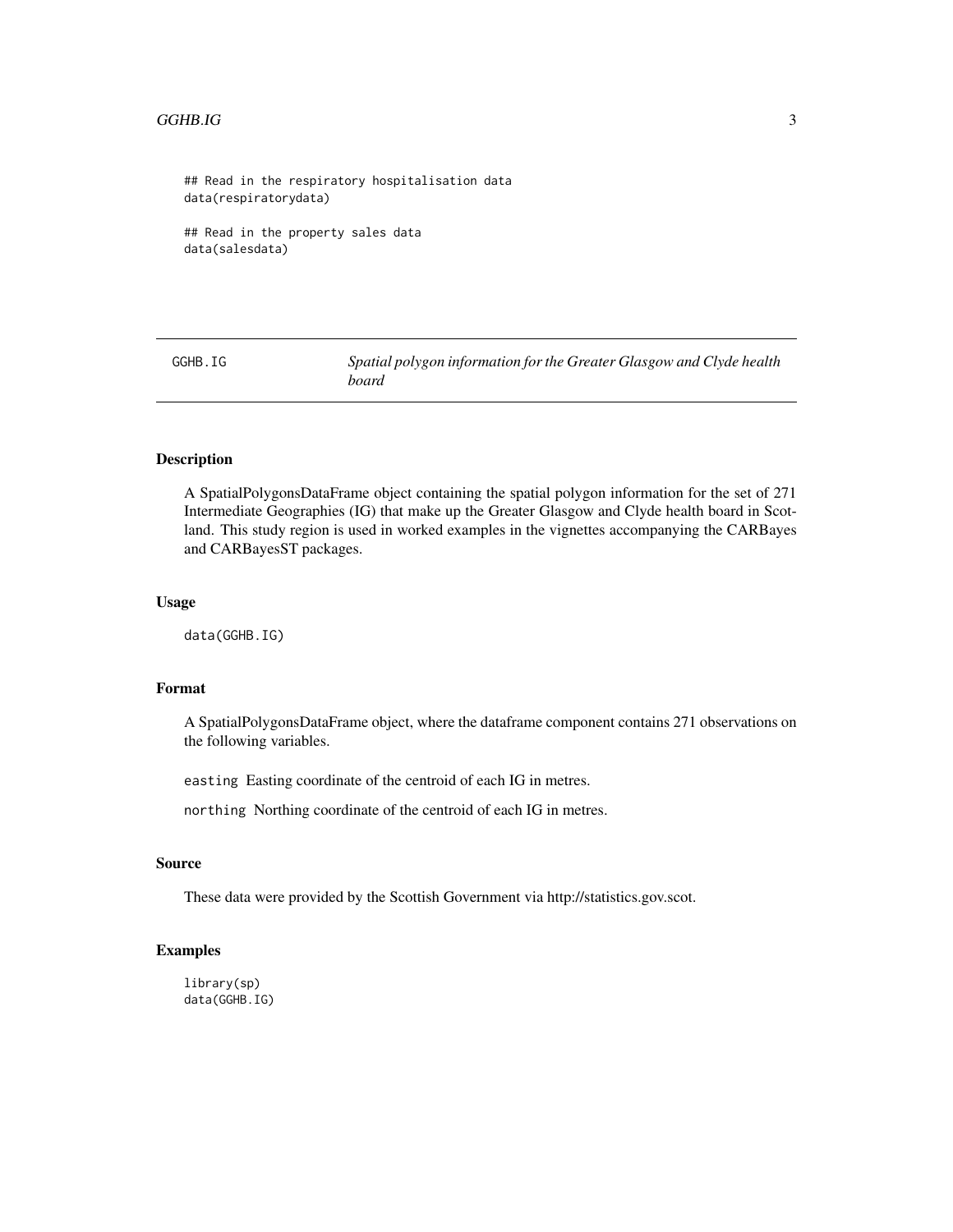#### <span id="page-3-0"></span>**Description**

These purely spatial data summarise overall lip cancer cases and possible covariate risk factors for the period 1975 to 1986, for 56 districts in Scotland. These data are used in a worked example in the vignette accompanying the CARBayes package.

#### Usage

data(lipdata)

#### Format

A data.frame object containing 56 observations on the following 5 variables.

observed The number of recorded lip cancer cases in each district.

expected The expected number of lip cancer cases in each district computed using indirect standardisation using Scotland-wide disease rates.

pcaff The percetage of the workforce in each district employed in agriculture, fishing and forestry.

latitude The latitude of the centroid of each district.

longitude The longitude of the centroid of each district.

#### Examples

data(lipdata)

lipdbf *Shapefile (.dbf) for the 56 districts in Scotland for the lip cancer data*

#### Description

lipdbf contains the .dbf component of the shapefile for the 56 districts in Scotland for the lip cancer data. These data are used in a worked example in the vignette accompanying the CARBayes package.

#### Usage

data(lipdbf)

#### Examples

```
library(shapefiles)
data(lipdbf)
```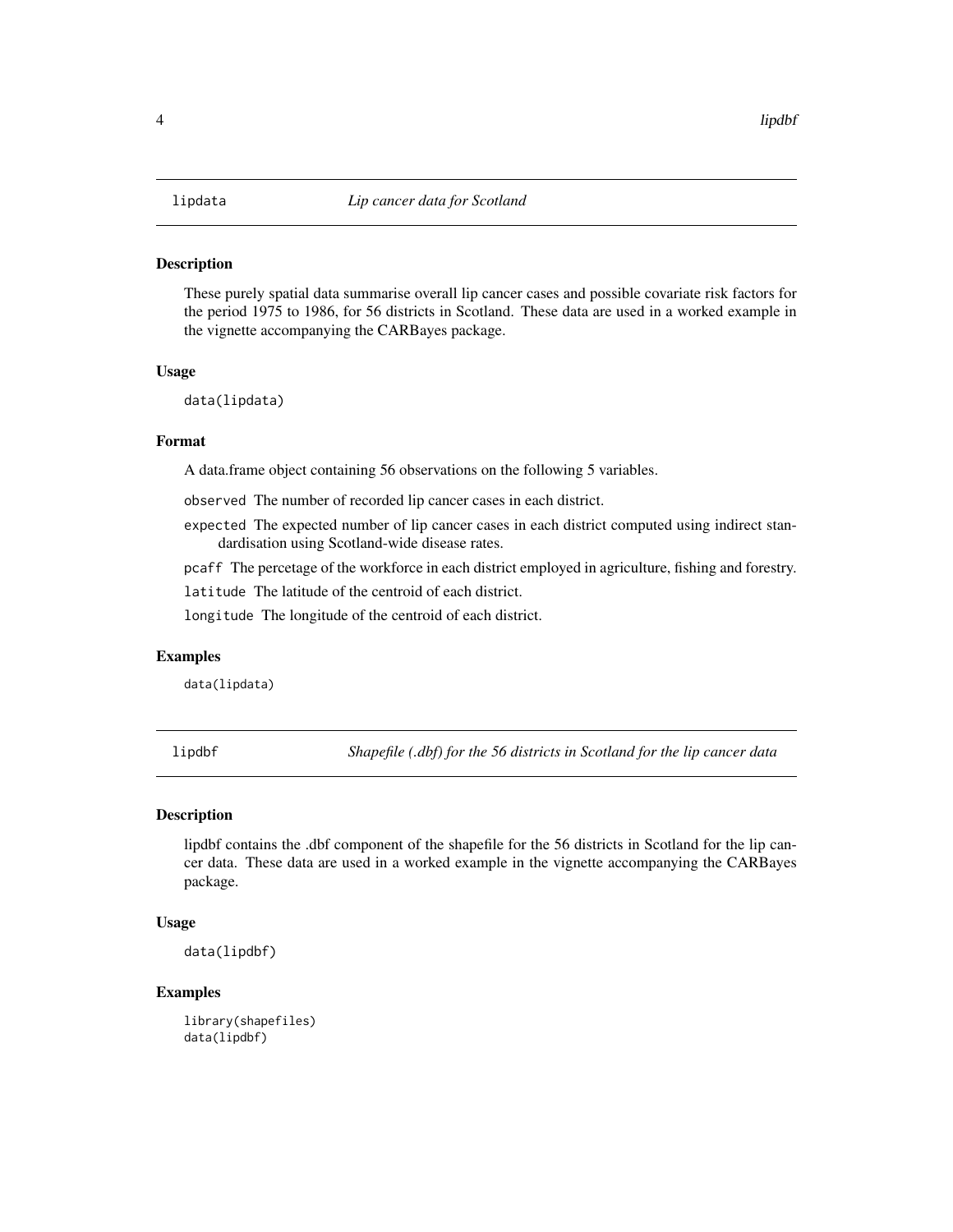<span id="page-4-0"></span>

#### **Description**

lipshp contains the .shp component of the shapefile for the 56 districts in Scotland for the lip cancer data. These data are used in a worked example in the vignette accompanying the CARBayes package.

#### Usage

data(lipshp)

#### Examples

library(shapefiles) data(lipshp)

pollutionhealthdata *Respiratory hospitalisation, air pollution and covariate data for the Greater Glasgow and Clyde health board between 2007 and 2011.*

#### Description

A data.frame object containing spatio-temporal data on respiratory hospitalisations, air pollution concentrations and socio-economic deprivation covariates for the 271 Intermediate Geographies (IG) that make up the Greater Glasgow and Clyde health board in Scotland. Yearly data are available between 2007 and 2011 inclusive. These data are used in a worked example in the vignette accompanying the CARBayesST package.

#### Usage

```
data(pollutionhealthdata)
```
#### Format

A data.frame object containing 1355 observations on the following 7 variables.

IG The unique identifier for each IG.

year The year the data relate to.

- observed The observed numbers of hospitalisations due to respiratory disease in each IG and year.
- expected The expected numbers of hospitalisations due to respiratory disease in each IG and year computed using indirect standardisation from Scotland-wide respiratory hospitalisation rates.
- pm10 Average particulate matter (less than 10 microns) concentrations in each IG and year.
- jsa The percentage of working age people who are in receipt of Job Seekers Allowance, a benefit paid to unemployed people looking for work, in each IG and year.
- price Average property price (in thousands) in each IG and year.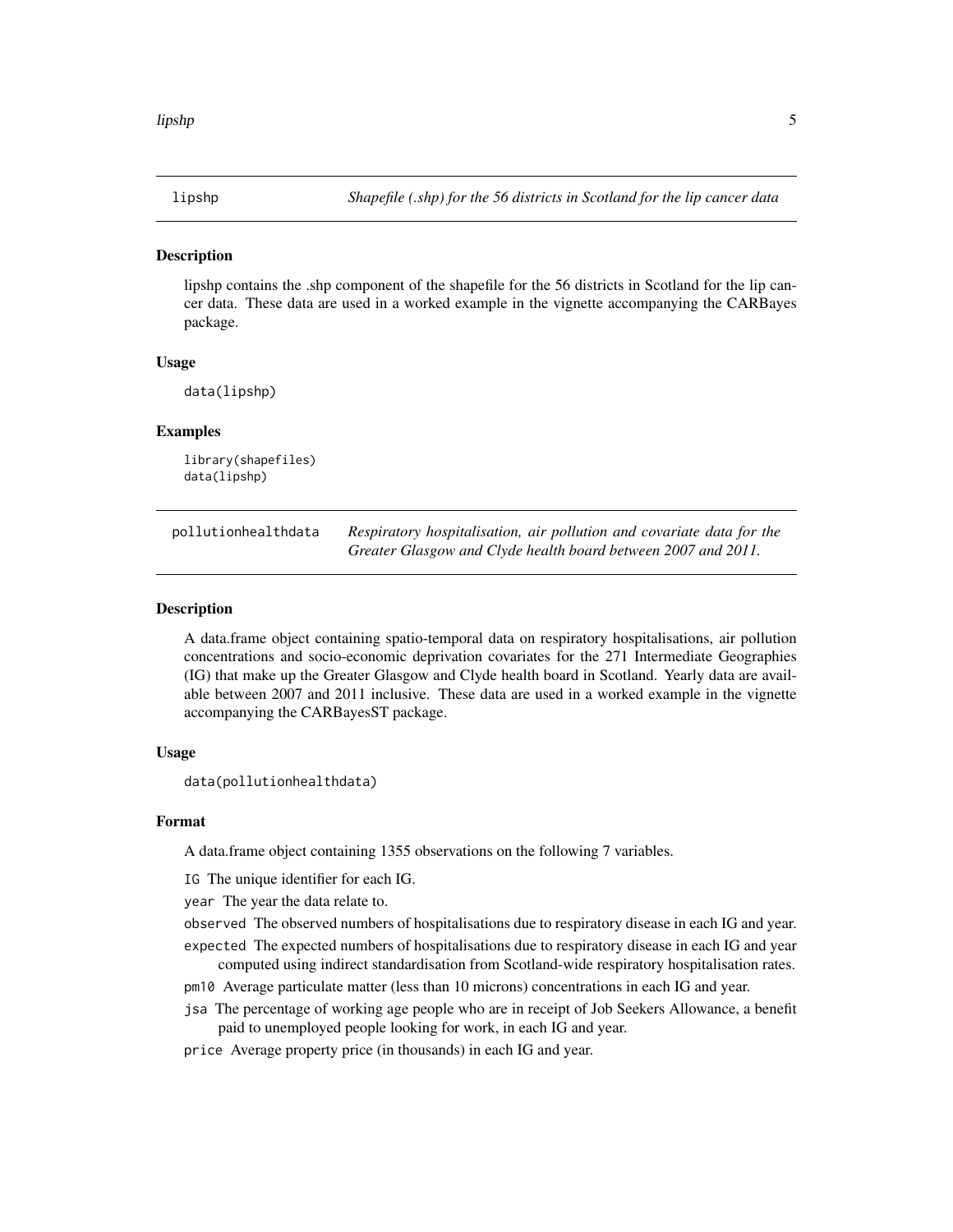#### <span id="page-5-0"></span>Source

These data were provided by the Scottish Government via http://statistics.gov.scot.

#### Examples

```
data(pollutionhealthdata)
```
pricedata *Property price data for the Greater Glasgow and Clyde health board*

#### **Description**

A data.frame object containing purely spatial data on median property prices in 2008 and possible covariates for 270 of the 271 Intermediate Geographies (IG) that make up the Greater Glasgow and Clyde health board in Scotland. Data for one IG have been removed due to it having an extreme outlying observation. These data are used in a worked example in the vignette accompanying the CARBayes package.

#### Usage

data(pricedata)

#### Format

A data.frame object containing 270 observations on the following 7 variables.

IG The unique identifier for each IG.

price Median property price in each IG.

crime The crime rate (number of crimes per 10,000 people) in each IG.

rooms The median number of rooms in a property in each IG.

sales The percentage of properties that sold in each IG in a year.

driveshop The average time taken to drive to a shopping centre in minutes.

type The predominant property type in each IG with levels: detached, flat, semi, terrace.

#### Source

These data were provided by the Scottish Government via http://statistics.gov.scot.

#### Examples

data(pricedata)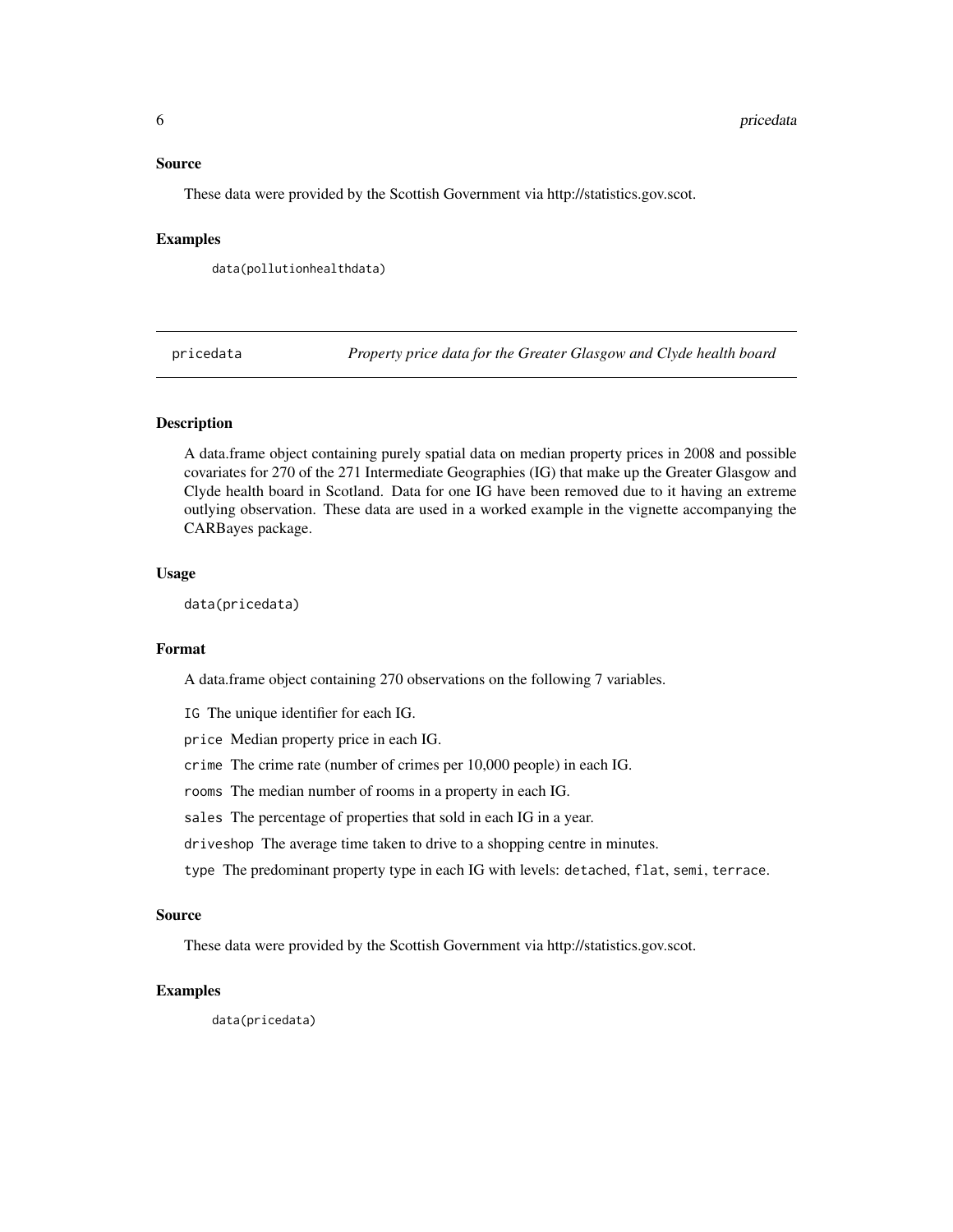<span id="page-6-0"></span>respiratorydata *Respiratory hospitalisation data for the Greater Glasgow and Clyde health board*

#### Description

A data.frame object containing purely spatial data on hospital admisssions due to respiratory disease in 2010 for the 134 Intermediate Geographies (IG) to the north of the river Clyde in the Greater Glasgow and Clyde health board. These data are used in a worked example in the vignette accompanying the CARBayes package.

#### Usage

data(respiratorydata)

#### Format

A data.frame object containing 134 observations on the following 5 variables.

IG The unique identifier for each IG.

observed The observed numbers of hospitalisations due to respiratory disease in each IG.

expected The expected numbers of hospitalisations due to respiratory disease in each IG computed using indirect standardisation from Scotland-wide respiratory hospitalisation rates.

incomedep The percentage of people in each IG who are defined to be income deprived.

SMR The standardised morbidity ratio (SMR, observed / expected) for respiratory hospitalisation in each IG.

#### Source

These data were provided by the Scottish Government via http://statistics.gov.scot.

#### Examples

data(respiratorydata)

| salesdata | Property sales data for the Greater Glasgow and Clyde health board |
|-----------|--------------------------------------------------------------------|
|           | between 2003 and 2013.                                             |

#### Description

A data.frame object containing spatio-temporal data on property sales and the total number of properties for the 271 Intermediate Geographies (IG) that make up the Greater Glasgow and Clyde health board in Scotland. Yearly data are available between 2003 and 2013 inclusive. These data are used in a worked example in the vignette accompanying the CARBayesST package.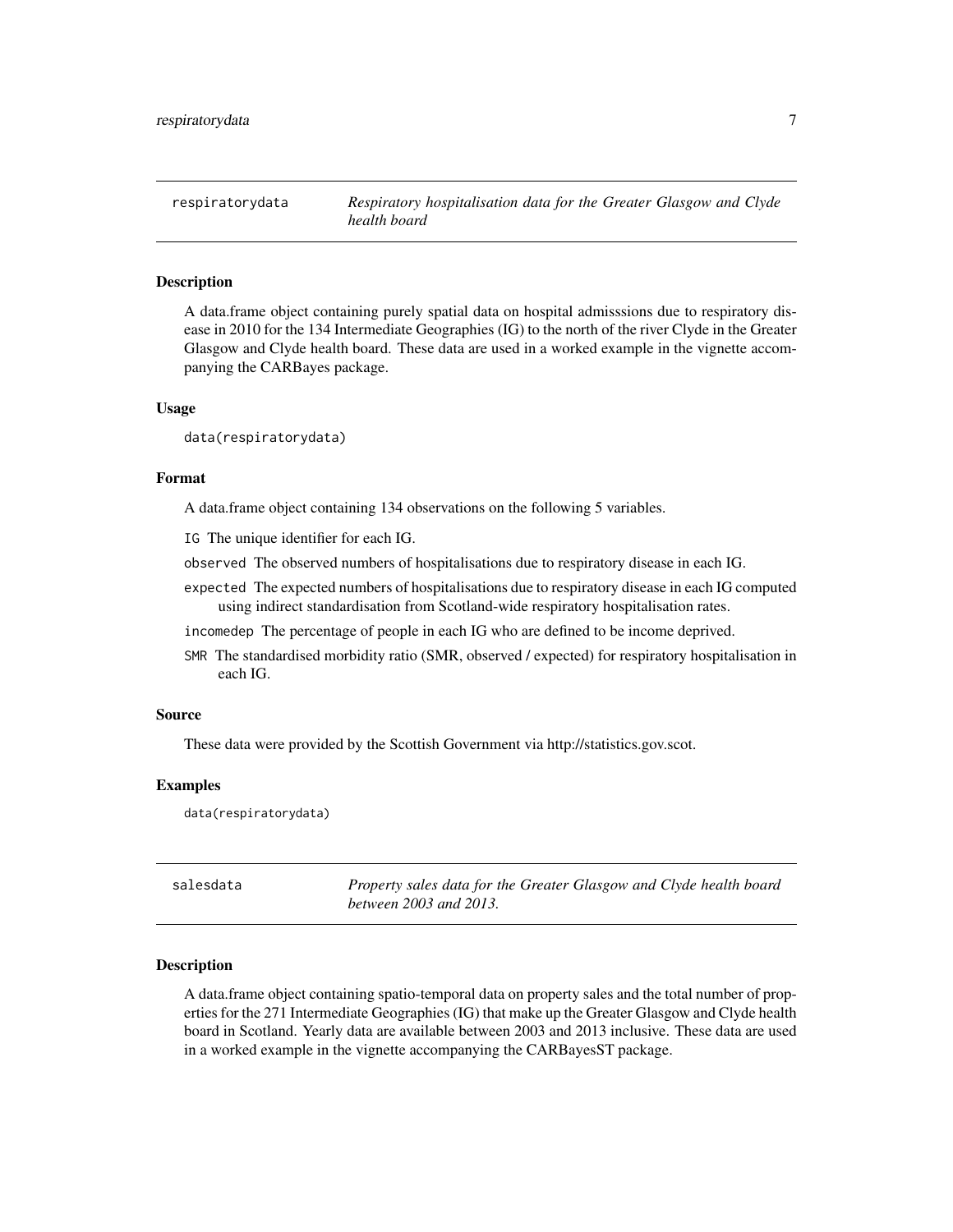#### 8 salesdata and the salesdata control of the salesdata and the salesdata control of the salesdata and the salesdata

#### Usage

data(salesdata)

#### Format

A data.frame object containing 2981 observations on the following 4 variables.

IG The unique identifier for each IG.

year The year the data relate to.

sales The number of property sales in each IG and year.

stock The number of properties in each IG and year.

#### Source

These data were provided by the Scottish Government via http://statistics.gov.scot.

#### Examples

data(salesdata)